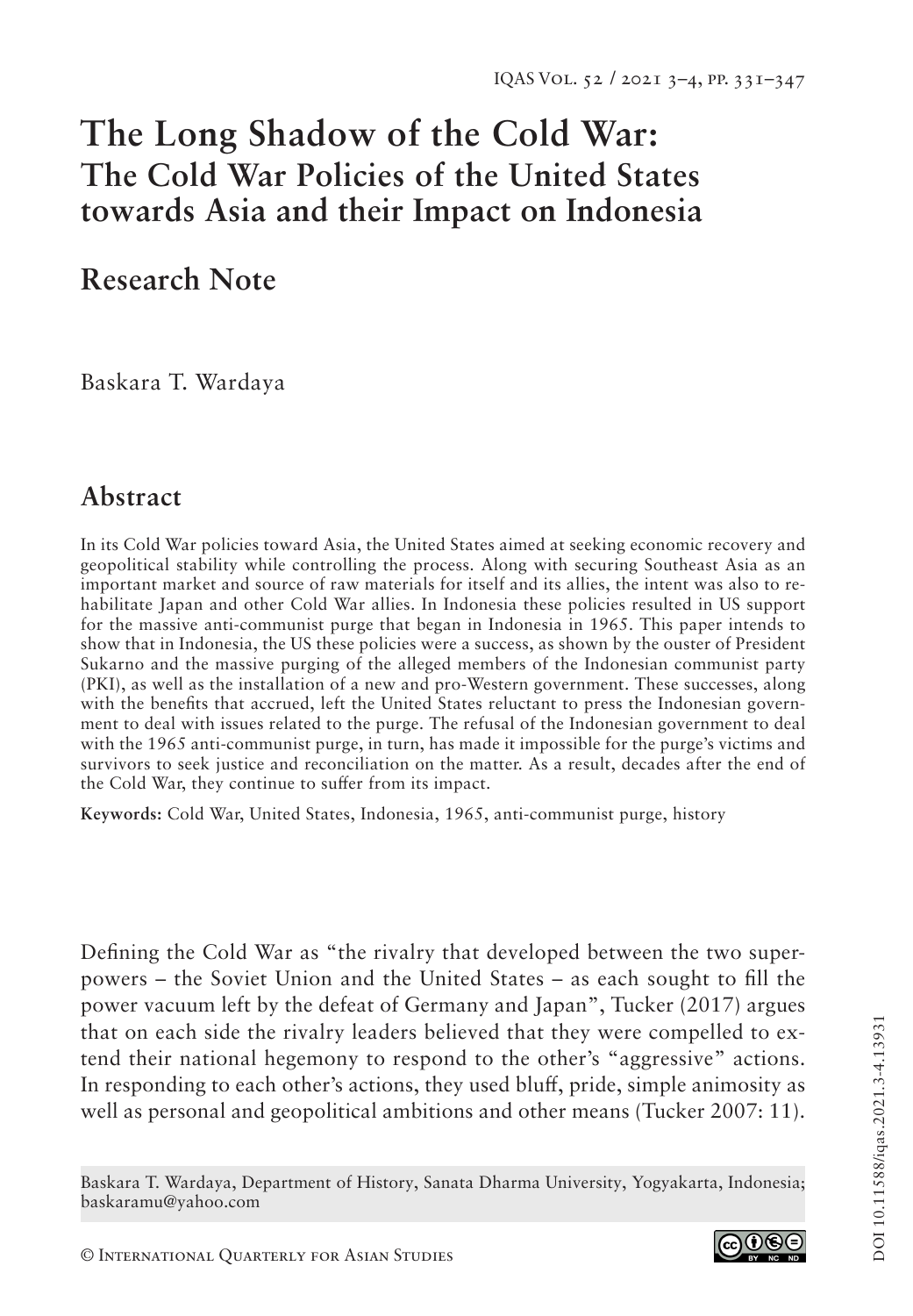When discussing US Cold War policies in Asia, Gaddis (2007) observed that the United States "would seek economic recovery and the geopolitical stability it seemed likely to bring, but only where it could control that process and count on quick results: hence the emphasis on rehabilitating Japan, together with securing whatever markets and raw materials it might need from Southeast Asia" (Gaddis 1997: 62). The US political strategy can be summarised in four important points: 1) during the Cold War the US sought economic recovery in Asia and the geopolitical stability it seemed likely to bring; 2) the US did so only where it could control the process and count on quick results; 3) one of the results expected was the emphasis on rehabilitating Japan; and 4) another expected result was securing whatever markets and raw materials it might need from Southeast Asia.

As one of the countries of interest in Southeast Asia, Indonesia was among the sites for the implementation of these US foreign policies in Asia. This was clearly reflected, for instance, when in 1961 US President Kennedy's undersecretary of state Chester Bowles explained to Indonesia's President Sukarno that US Cold War policies in Asia were intended to help build a "stable group [of] independent Asian nations as [an] offset and counter to Chinese Communist power". This was to be achieved, according to Bowles, by building "an arc of stable and free Asian states based on Japan, Indonesia, India and Pakistan".1 In a document called "Draft Memorandum on East and Southeast Asia", Bowles further explained that the US goal for the region was: "the gradual economic integration of the free Asian rim land, from Japan and Korea to India and Pakistan".2 He then stated that "[i]n the long run, such integration is the only viable basis for increasing political cooperation and for coordinated security planning by the free states of the region".3 Bowles believed that such policies would require the United States to take on the role of a "military shield for the developing nations of South and Southeast Asia" and "the major outside contributor to technical training, economic planning and economic development".4

Using these comments on US Cold War policies toward Asia as a starting point, this article will show that in Indonesia, the United States sought to rejuvenate Indonesia's troubled economy under the government of President Sukarno by supporting initiatives to remove the president from power and to destroy the political party that had become the main support for the president, namely the Indonesian Communist Party (PKI). When this finally occurred, the

<sup>1</sup> Draft Memo on East and Southeast Asia, 20 March 1962, Thompson Papers, Box 7, John F. Kennedy Library, pp. 26–27.

<sup>2</sup> Draft Memo on East and Southeast Asia, 20 March 1962, Thompson Papers, Box 7, John F. Kennedy Library, pp. 28.

<sup>3</sup> Draft Memo on East and Southeast Asia, 20 March 1962, Thompson Papers, Box 7, John F. Kennedy Library, pp. 28–29.

<sup>4</sup> Draft Memo on East and Southeast Asia, 20 March 1962, Thompson Papers, Box 7, John F. Kennedy Library, pp. 32.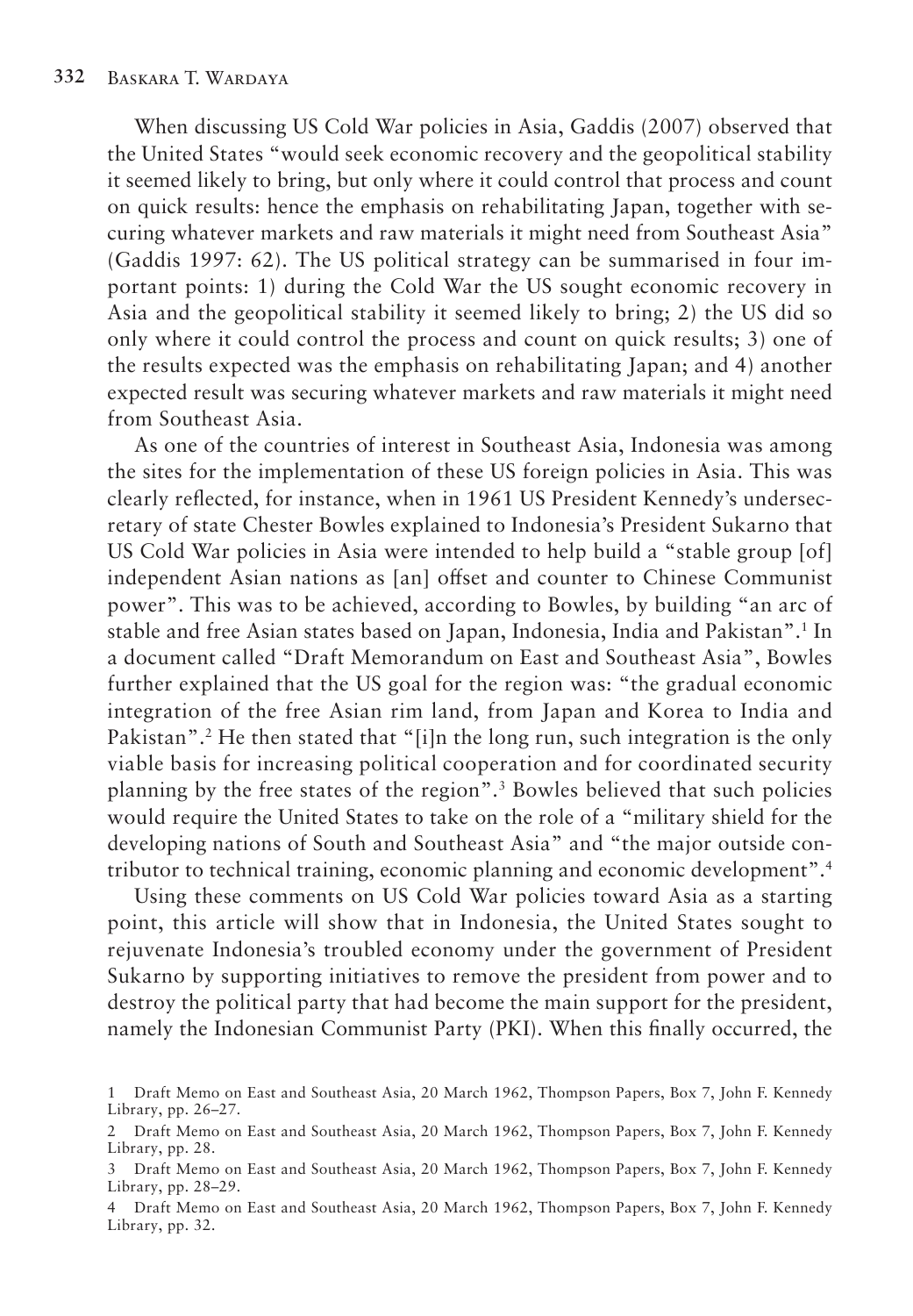US began to help the succeeding government repair Indonesia's economy while encouraging the government to open its doors to foreign investment, particularly from Japan. Of course, this enabled the US itself to gain better access to Indonesia's market potential. At the same time, the departure of President Sukarno and the destruction of the PKI opened new opportunities for the exploitation of Indonesia's raw materials by the US and its allies.

The following findings are based on library research, especially on literature concerning US policies toward Indonesia during the Cold War and the 1965 anti-communist purge. The paper particularly relies on the research of John Lewis Gaddis (2007), who investigated materials available after the end of the Cold War, and research done by Bradley Simpson (2010), whose use of primary documents from the US National Archives revealed the strong connection between US Cold War policies toward Indonesia and the reorientation of Indonesia's economy and politics after 1965. While Gaddis excellently summarised his observations on US Cold War policies in Asia and Simpson brilliantly described the important role of the US in the changing of Indonesia's economic and political orientation, neither discussed the impact of the purge on the Indonesian government and the victims of the purge. Therefore, this paper intends to continue and enrich their studies by further exploring the missing period. The results are presented using the narrative-analytical method defined by Loeb et al. (2017) as a "descriptive analysis [which] characterizes the world or a phenomenon by identifying patterns in data to answer questions about who, what, where, when, and to what extent" (Loeb et al. 2017: vii). We will thus examine this period to guide us through an overview of the Cold War policies of the United States in general and their impact on Indonesia in particular.

#### **US Cold War policies in Indonesia**

Although not a major site in the Cold War, Indonesia was deeply affected by the international rivalry. This was true especially when the two chief opponents in the rivalry, the United States and the Soviet Union, sought to carve out a sphere of influence in Indonesia (Wardaya 2007). When the US began to implement its Cold War policies toward Asia, it made Indonesia a major focus in Southeast Asia (Gaddis 2007). As mentioned above, the US policies comprised efforts to pursue economic recovery and geopolitical stability; to control the process and count on the results; to rehabilitate Japan; and to secure Southeast Asia for its market and as a source of raw materials.

In the case of Indonesia, the implementation of these policies resulted in US support for the ouster of President Sukarno and the massive anti-communist purge that swept Indonesia in 1965 and afterwards. The purge – also called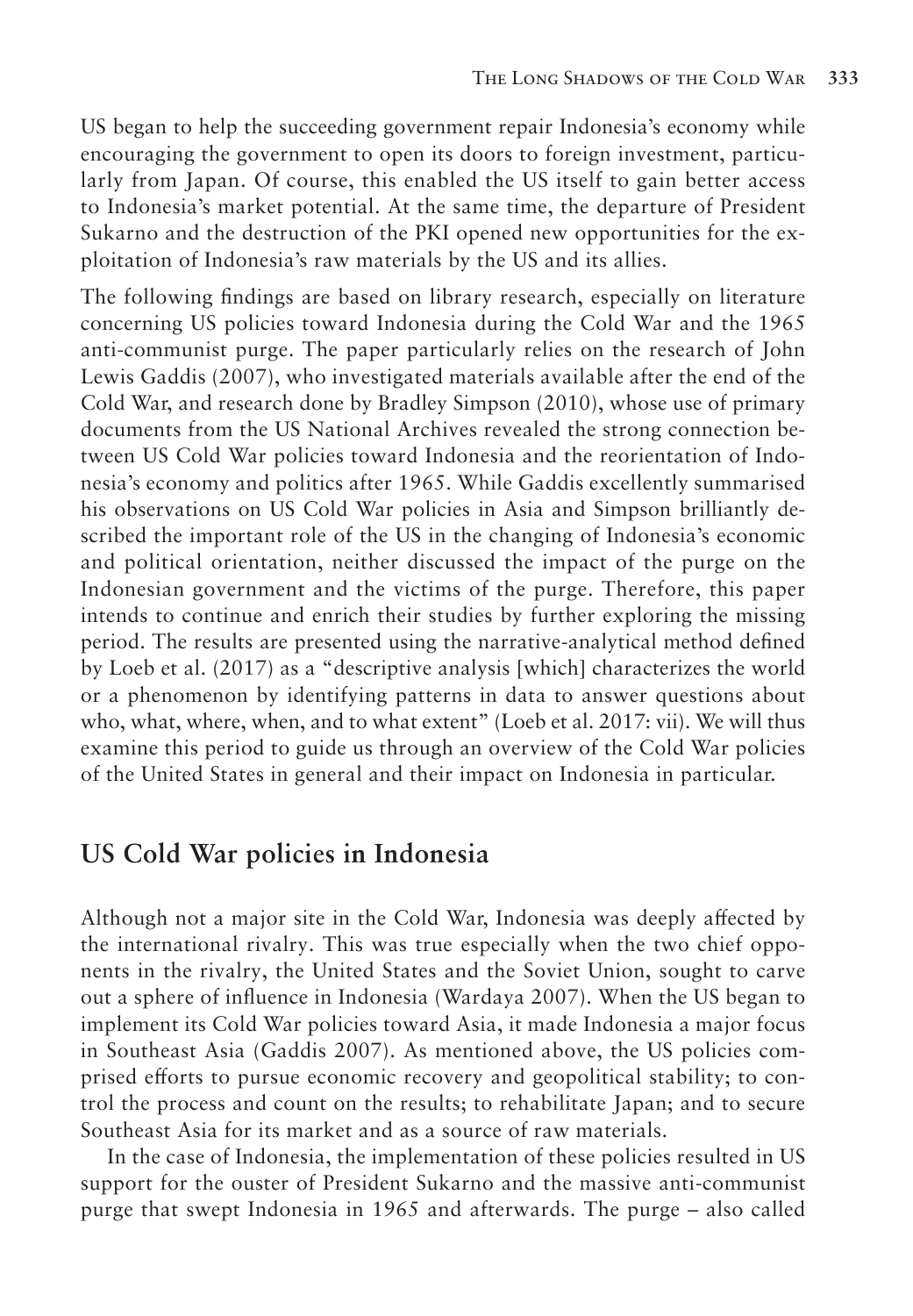the "1965 Affair" the "1965 tragedy", "1965 events" or simply "65" – resulted in mass killings of civilians and was one of the largest mass killings during the Cold War period. As Geoffrey Robinson has stated, it "was comparable to some of the most notorious campaigns of mass killing and imprisonment of the postwar period, including those that occurred in Bosnia, Cambodia and Rwanda" (Robinson 2018: 4). Moreover, the purge "far surpassed other campaigns that have become iconic symbols of authoritarian violence in Latin America, such as those in Argentina and Chile" (Robinson 2018: 4).

## Seeking economic recovery and geopolitical stability

In the 1960s, the US was concerned about the economic instability of Indonesia. This was because the country's economy was in very serious trouble, which was feared to have implications for other Southeast Asian nations. While the Bank of Indonesia was running a US\$300 million foreign exchange deficit, the industrial sector was barely able to manage, due to the difficulties in accessing foreign commercial credit, spare parts and raw materials (Simpson 2010: 164– 165). In such a situation massive capital flight occurred while corruption was rampant. For ordinary Indonesian families it was even difficult to satisfy their daily basic needs. After returning from a visit to Jakarta, an IMF official described the debt level of Indonesia as not only bad but also "extremely unusual – a debt probably worse than any other case in recent history".5 The economic situation was so unstable that the government was unable to formulate a 1965 budget (Simpson 2010: 164–165).

In politics, beginning in 1950 Indonesia had embraced the parliamentary system of democratic government. However, due to frequent unresolved rivalries among the existing political parties and pressures from the Army, in 1959 the system was abandoned. Influenced by the Army, President Sukarno discontinued the parliamentary system and replaced it with what he called a "guided democracy", in which he ruled as a near-absolute leader. Under this "guided democracy" Sukarno built close relations with the PKI. He even increasingly relied on the communist party for political support. This development worried Washington. Concerned about the growing threat of the communists, "US officials [...] looked to the [Indonesian] armed forces as a counterweight" (Simpson 2010: 32). They believed that "[s]o long as Sukarno remained in power and the Army remained on the defensive, the PKI would continue to grow in strength, until Indonesia eventually became a 'modified Communist regime'" (Simpson 2021: 138). Soon US policymakers began to look for an opportunity that could be used as a trigger to change Indonesia's economic and political direction. In particular they looked

<sup>5</sup> Memo of Conversation, "Indonesian Economic Stabilization and Debt Rescheduling", 26 July 1966, Record Group 59, Central Files, 1964–1966, E 1, Indonesia, United States National Archives.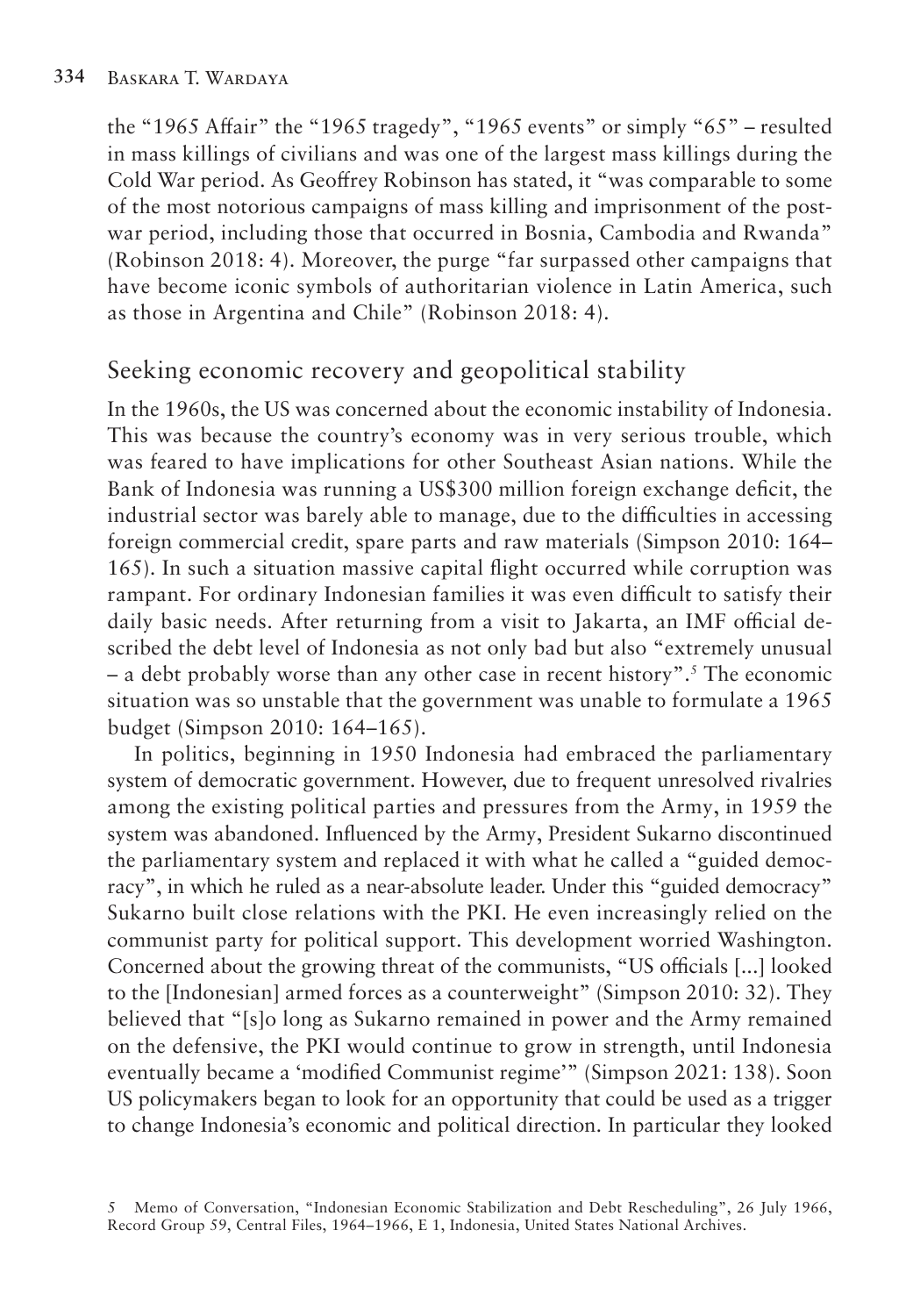for a pretext that could be used to remove President Sukarno from power and to destroy his main political support – the PKI.

The opportunity came when in the early hours of 1 October 1965, a group of left-wing Army officers, who called themselves *Gerakan 30 September* or the "September 30th Movement", launched a secret military operation in Jakarta. They kidnapped and killed six generals, who were the top leaders of the Indonesian Army (Hearman 2018: 12–13). Before it was clear who the culprits behind the military operation were, one of the surviving Army commanders, the right-wing Major-General Suharto, claimed that the PKI was the sole mastermind of the killings. Under Suharto's command, all newspapers were ordered to close, except two Army-owned newspapers.6 The claim that the PKI was the mastermind of the incident was subsequently used by Suharto and his supporters as a pretext for a nation-wide military operation to purge members of the PKI and those suspected of having a connection with the communist party (Roosa 2008).

The purge began in mid-October 1965 when victims were apprehended, detained, interrogated and tortured. Many of them were taken to special sites where they were summarily executed. Their bodies were buried in makeshift mass graves or thrown into nearby rivers (Cribb 1991: 81, Robinson 2017: 474). In the ensuing operation, the purge not only targeted PKI leaders and official members but also members of organisations that were considered to have a connection with the party (Cribb 1991, McGregor et al. 2018). Beginning in 1969 those who had survived the detentions and mass killings in Java were sent to Buru Island, a penal island located in the Moluccas, in the eastern part of the country.

The anti-communist purge took place in different parts of Indonesia, from Aceh in the northernmost territory of the country (Melvin 2018) to the island of Timor in eastern Indonesia (Kolimon et al. 2015). The heaviest purges, however, took place in the provinces of Central Java, East Java and Bali (Cribb 1991). The main perpetrators of the violence were military personnel, but in the actual killings they were often aided by members of anti-communist paramilitary and civilian groups (McGregor et al. 2018: 14.) In total, it was estimated that at least half a million Indonesians were killed in the purge (Kammen / McGregor 2012, Robinson 2018, Hearman 2018).

After destroying the PKI and other leftist elements, Suharto moved to gradually evict President Sukarno from his position. On 11 March 1966 he pressured the president to sign a letter which would give him "executive authority" (Robinson 2018: 65). With this letter in hand, Suharto became the *de facto*  leader of Indonesia. He immediately seized the moment by removing all obstacles to his effort to take over the nation's highest office. In March 1967 the Indonesian Provisional People's Consultative Assembly (whose membership Suharto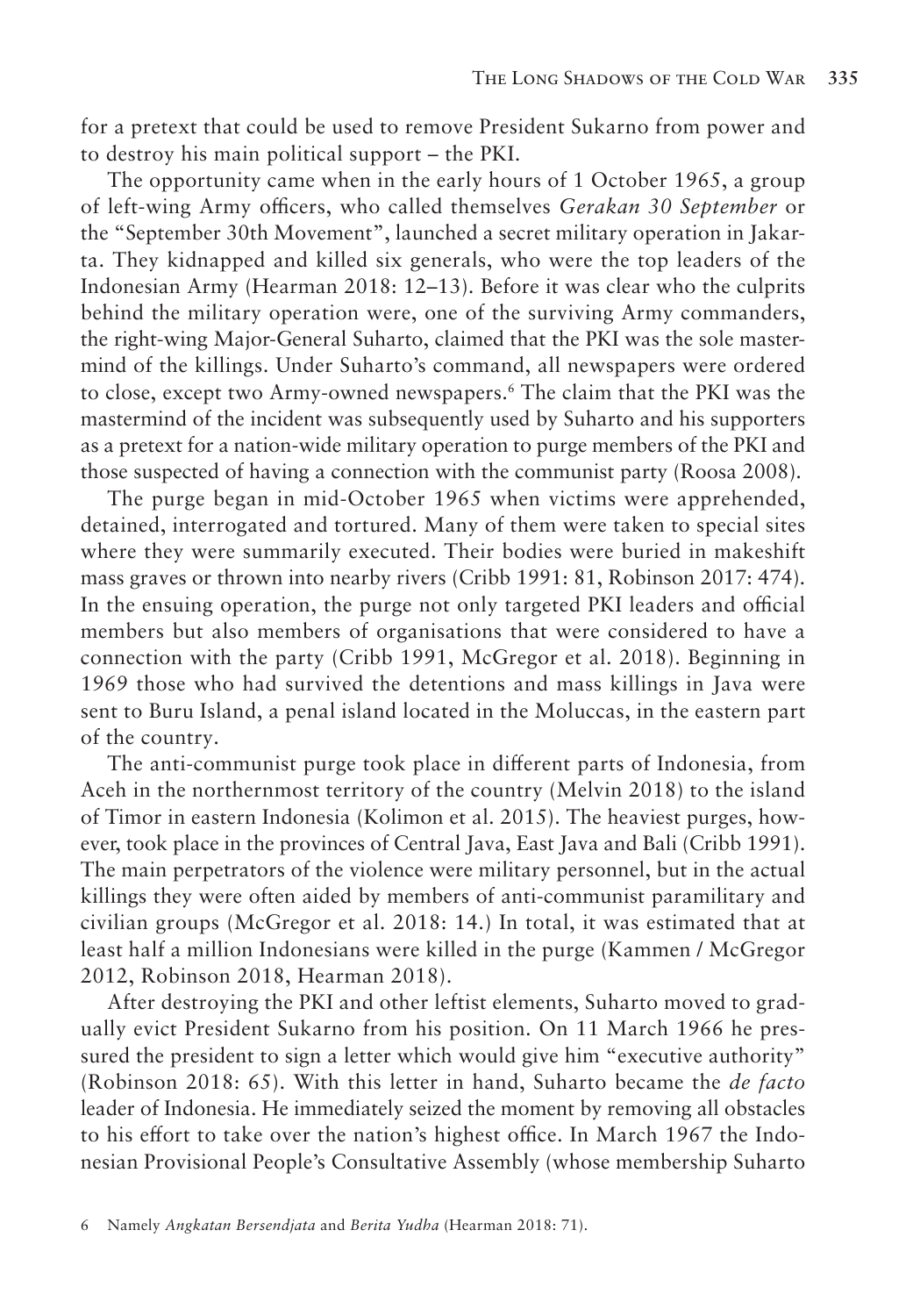had modified) declared Suharto as Acting-President, and in March 1968 it declared Suharto the President of Indonesia – Sukarno's rule was officially over. Suharto, as the all-powerful new leader of Indonesia, established a government called *Orde Baru* or the "New Order" (Robinson 2018: 3).

The United States welcomed the new government, especially knowing that Suharto was willing to reverse many of President Sukarno's policies, particularly by opening itself up to close collaboration with the US and its Cold War allies. The July 1966 edition of the US-published *Time* magazine, for example, exalted the destruction of the Indonesian communists as "the West's best news for years in Asia" (McGregor et al. 2018: 2). For the adherents of the so-called "domino theory" (Tucker 2007: 26), the defeat of the communists in Indonesia was a particular source of relief. For them, preventing Indonesia – an important "domino" in Southeast Asia – from joining the communist side of the Cold War was indeed necessary to prevent other "dominoes" in the area from following suit. Moreover, the defeat of Indonesian leftist elements was equally necessary to open doors for US economic interests as well as geo-political interests in Southeast Asia.

## Controlling the process and counting on quick results

On the surface, the removal of President Sukarno from power and the destruction of the PKI appeared to be simply an Indonesian domestic affair, in which the United States was merely a passive bystander that was grateful for these circumstances. But a deeper look shows that this was not the case. As the events in Indonesia unfolded, the US was closely observing. As part of its Cold War policies toward Asia, Washington was actively (albeit covertly) supporting the elements within the Indonesian Army that worked to ouster Sukarno and destroy the communist party. Even if American officials were not in total control of the events, they tried to intervene as much as they could to influence the dynamics of the process, anticipating that, as Gaddis observed, the results of the process would serve US interests.

Prior to the 1965 purge in Indonesia, for instance, US Assistant Secretary of State for Far Eastern Affairs Roger Hilsman had stated that the United States was "in a position to press discreetly for a re-direction of Indonesia's economy toward a more rational pattern which cannot help but affect the country's political orientation".7 This statement clearly reflected Washington's desire to control the economic and political dynamics of Indonesia.

For US foreign policy officials, especially for those who subscribed to the "domino theory", there had been a strong view that a failure to prevent Indonesia from being taken over by the communists would cause other nations of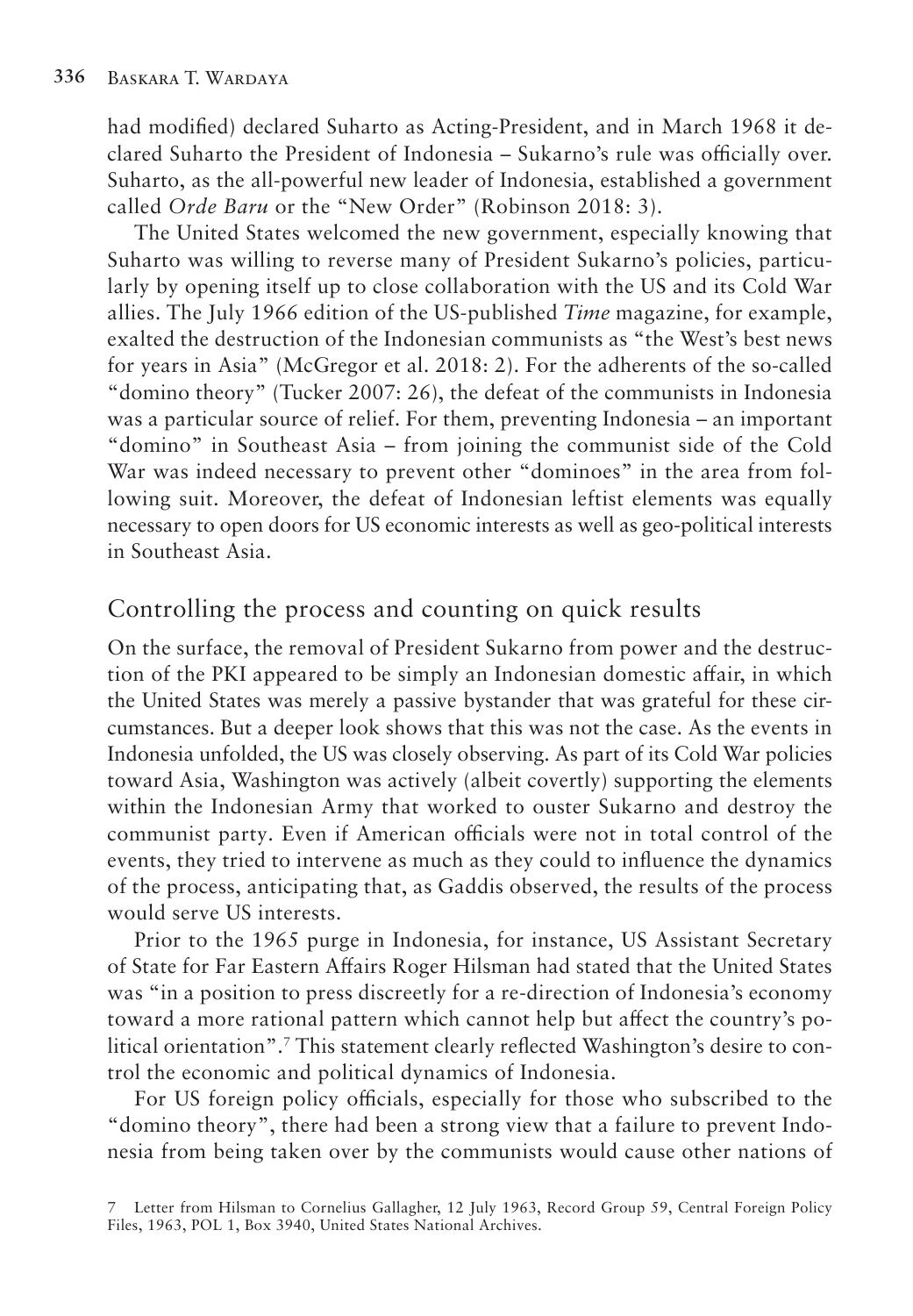Southeast Asia to follow and "fall" under communist domination (McGregor et al. 2018: 9). The fact that despite maintaining relations with the West, Sukarno had also been maintaining close relations with the socialist bloc of the Cold War certainly worried these officials. They were similarly upset that during the first half of the 1960s PKI membership had continued to increase and that Sukarno was building an ever-closer alliance with the political party. Even as he moved closer to the socialist countries, US officials observed, Sukarno began to distance himself from the West, such as by withdrawing Indonesia as a member of the United Nations and forming the so-called CONEFO (Conference of the New Emerging Forces) in January 1965 as a challenge to the UN (Hearman 2018: 12).

Responding to these political dynamics in Indonesia, the United States did not want simply to watch events unfold. Instead, it decided to get involved, albeit secretly. As Simpson explained, "for Washington to stand by helplessly while the world's fifth largest country 'went Communist' would present one of the great anomalies of the Cold War" (Simpson 2021: 146). To prevent this from happening, Simpson further explained, policymakers in Washington sought to implement an "expanded program of covert action to exploit the increasing social and political polarization in Indonesia and to provoke a violent clash between the Army and the PKI or a military coup against Sukarno" (ibid.: 146). More explicitly, US officials worked "to entice the PKI into a coup attempt or some other rash action in the hopes of provoking a violent response by the Army" (ibid.: 174).

In August 1964, US officials began to work on intensifying the rivalry between the PKI and the Army. This was necessary to create a particular political situation in which there would be a confrontation between the PKI and the communist supporters on one side, and the Army with its anti-communist forces on the other (Simpson 2013: 45). The idea was to create a situation in which the PKI would be provoked to launch a coup, but a coup that could be easily suppressed. Reflecting the intention to create such a situation, in February 1965 United States Ambassador to Indonesia, Howard P. Jones, said: "From our viewpoint [...] an unsuccessful coup attempt by the PKI might be the most effective development to start a reversal of political trends in Indonesia."8

Soon the US government under the administration of President Lyndon B. Johnson, with the support of US Cold War allies, began to seek ways to provoke the PKI into launching a coup. One of their methods was to spread propaganda that the Army was planning to stage a coup, to lure the PKI to pre-empt it. To give the impression of a political crisis, the administration began to recall its diplomats from Jakarta, claiming that this was done in anticipation of a "coup" by the Army (Roosa 2013: 31).

<sup>8</sup> Presentation by Howard Jones at the 1965 Chief of Mission Conference, n.d. Howard Jones papers, Box 22, Hoover Institution.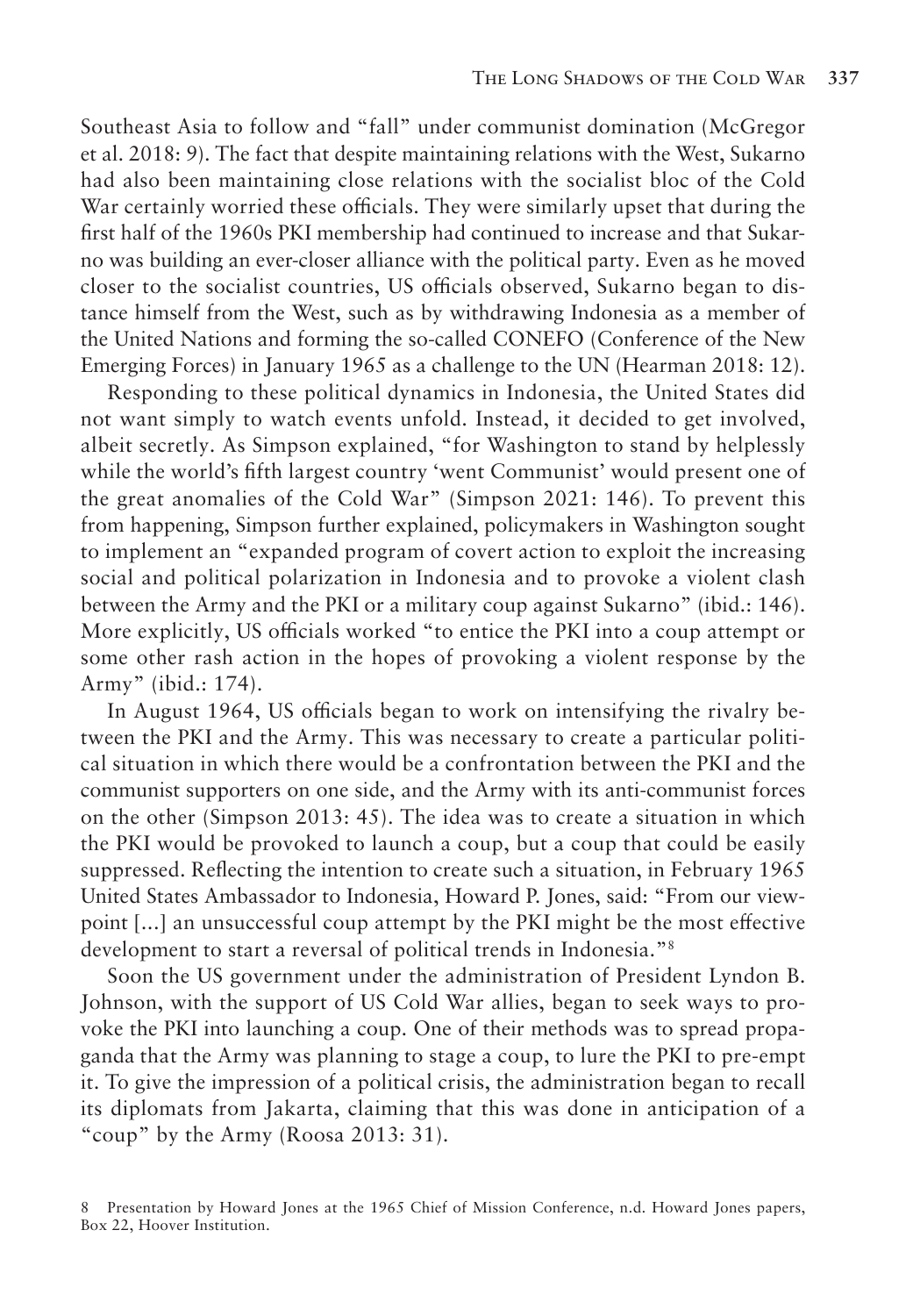As the Indonesian Army carried out the anti-communist purge, the US government was closely following what was happening (Simpson 2013: 43). From Jakarta, the new US Ambassador Marshall Green assured Secretary of State Dean Rusk that the reemergence of the PKI was being prevented: "The Army, as well as Moslem political groups who have vested interest in preventing the resurgence of the Communist that has been decimated by wholesale massacre," he told Rusk, "will prevent a renaissance of the PKI."9

As the massacres were being conducted, the US was also providing the Indonesian Army with small arms, communication equipment and medical supplies. Despite its limited amount, the aid that Washington provided was an important gesture towards the Indonesian Army. For the Army, the assistance was a sign that Washington did not object to the ongoing purge. Instead, Washington was giving the "green light" for the "wholesale massacre" (van Klinken 2016: 99). At about the same time, Robert Martens, an American Embassy official in Jakarta, was helping the Indonesian Army by providing lists and details of known communists, which later were used by the Army to track down the communists to arrest or execute them (Kadane 1990: 1, 22).<sup>10</sup>

When eventually Sukarno was removed from power and the PKI, too, disappeared from the Indonesian political scene, the United States moved to help Indonesia's economy recover, thereby providing political stability (Simpson 2010).

#### Rehabilitating Japan

Gaddis's observation about rehabilitating Japan as part of US Cold War policies in Asia also clearly reflected US policies toward Indonesia. When the process of removing the threat to US interests in Indonesia was completed, the United States began to help the Suharto government re-direct the country's economic and political orientation in a way that would be beneficial to the US and its allies, especially Japan. Considering Indonesia's previous policies to have been anti-Western and closed to foreign investment, the US encouraged the Suharto government to build close collaboration with the US and its allies.

Among the assistance that the United States offered to the new government was to coordinate financial aid for Indonesia in order to rebuild the country's economy. However, the US did not want to do this task directly. Instead, it asked Japan to carry out the task, although certainly under US supervision. This was in part because at this time the US government was facing congressional restraints on foreign aid and also because the US was focusing on the conflict in Vietnam (Simpson 2010: 212). According to Simpson (2010: 212), "US officials still saw integration with Japan and the regional economy as the

<sup>9</sup> Memorandum of Conversation, Document No. 191, 14 February 1966; see also Keefer 2001.

<sup>10</sup> Not all American politicians, however, agreed with what Washington was doing in Indonesia; see van Klinken 2016: 105. See also Bellamy 2012: 211.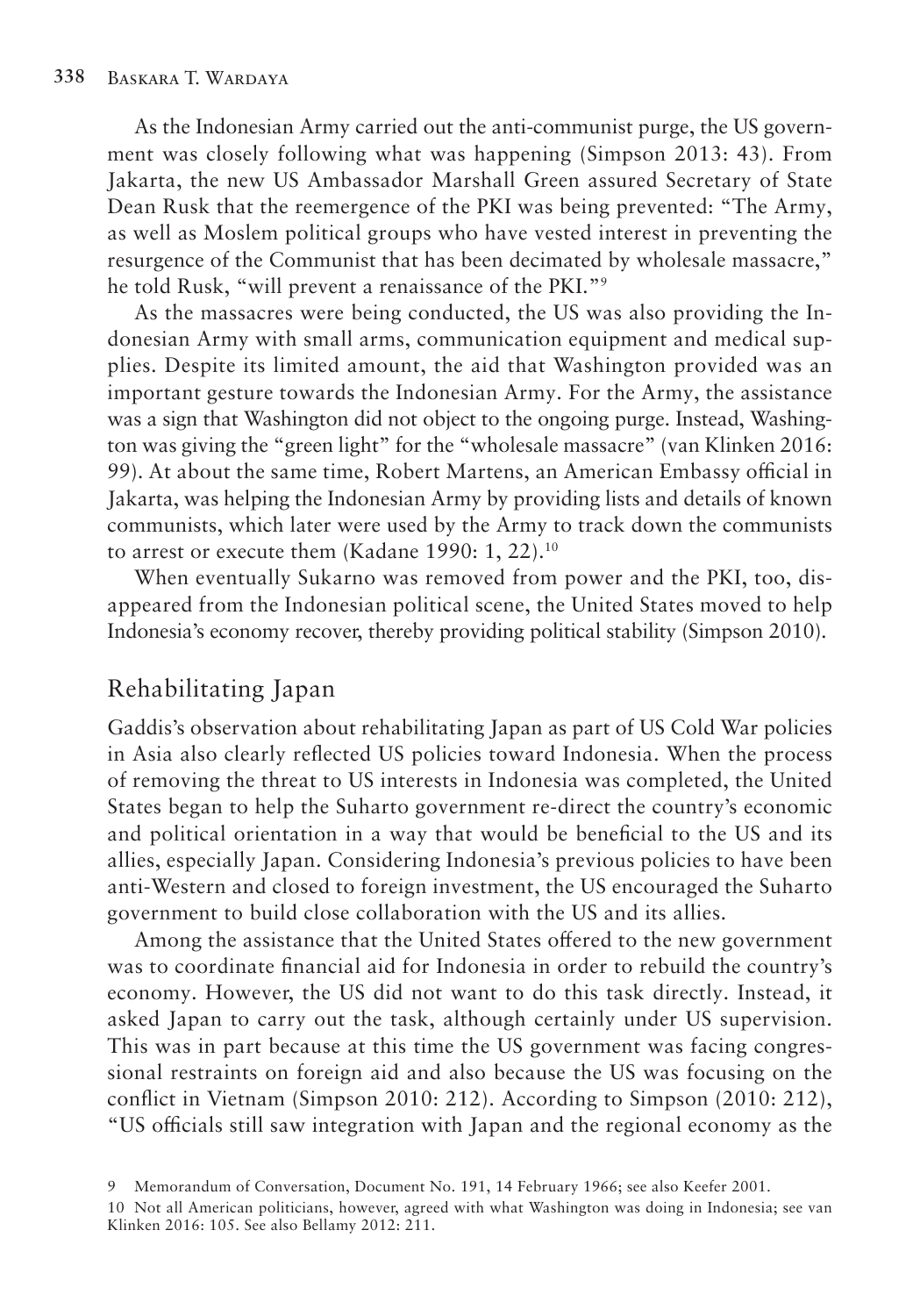logical goal of Indonesian development and consequently desired that Tokyo carve out a role commensurate with its interests". These officials believed that "the economies of Japan and Indonesia are complementary" (Simpson 2010: 212) and that compared to any other country, Japan was the country that most needed Indonesia's raw materials, especially oil.

Japan was more than happy to accept. Believing that "Japan should play a leading role in constructing the Indonesian economy" its foreign minister promised that his government would make assistance to Indonesia a "high priority" (Simpson 2010: 212). The foreign minister knew that by coordinating international financial assistance and closely collaborating with the new government, Japan would have greater access to Indonesia's raw materials. Moreover, he also knew that this effort would help Japan to rehabilitate itself in the eyes of Indonesians, since during the Second World War Japan had conquered Indonesia under brutal military rule and had stolen millions of barrels of oil from the country (Simpson 2010: 100).

Officials in Washington were pleased with Tokyo's cooperation, believing in the importance of a "close liaison with [the] Japanese" while viewing Japan as the "only major free world country able to exert substantial influence in Indonesia".11 In the words of James Thomson, a foreign policy official at the Johnson Administration, "[t]he Japanese are being set up as our front men".12 While tasking Japan with the coordinating job, the United States was also hoping to assist the Indonesian Army in building a regime of government that was not only moderate and responsible, but also economic-minded (Simpson 2010: 207).

It should be noted that, like the United States, Japan was not merely a bystander in the process of unseating president Sukarno in 1965, nor was it a passive recipient in the outcome of the changing of government in Indonesia. It had worked hand in hand with the United States in the process of ousting the president. In late October of 1965, for instance, while Sukarno was still officially President, Japan had covertly shifted its support from Sukarno to Suharto. It had also secretly sent rice and textiles to opponents of President Sukarno. At the same time Japan was also suggesting that other countries "do something extra in the field of economic assistance for Indonesia" and claiming that an Army-dominated government would be "so much better" for the country.13

<sup>11</sup> Telegram 1623 from Tokyo to State, 4 November 1965, Record Group 59, Central Files, 1964–1966, POL 23-9, Indonesia, United States National Archives.

<sup>12</sup> Note from Thomson to Komer, 18 March 1966, Foreign Relations of the United States, 1964–1968, Volume 26, p. 422.

<sup>13</sup> Telegram 1623 from Tokyo to State, 4 November 1965, Record Group 59, Central Files 1964–1966, POL 23-29, Indonesia, United States National Archives.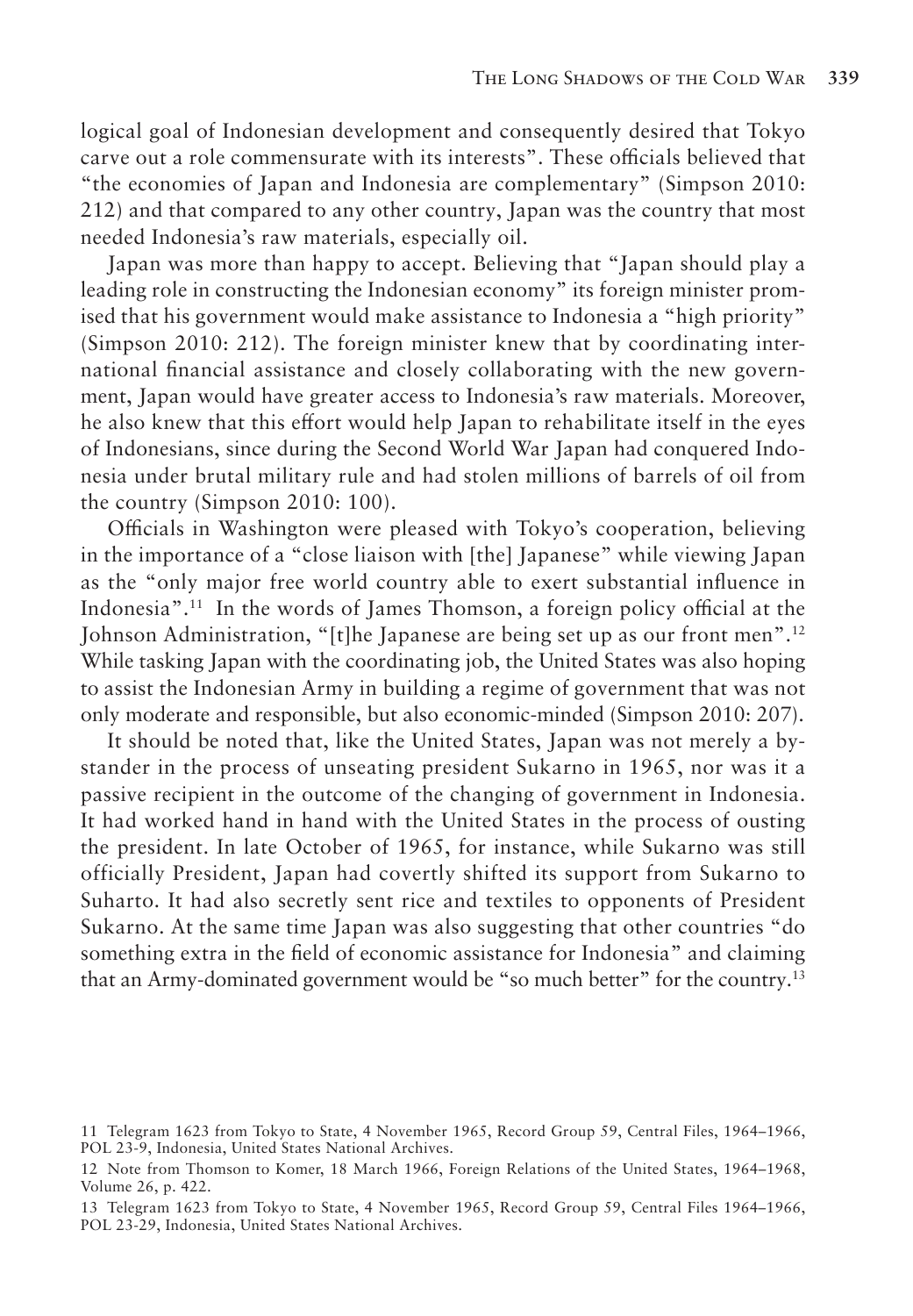#### Markets and raw materials

Reflecting Gaddis's observation, the opening of Indonesia's doors for foreign investment, in turn, also provided the United States with greater opportunities for access to Indonesia as a market for its exports, as well as those from Japan and other Cold War allies. The departure of President Sukarno and the destruction of the PKI were almost immediately followed by negotiations between the new Indonesian government and foreign investors. According to Simpson, beginning in early 1967 "a steady stream of prospective foreign investors descended upon Indonesia. […] Scores of US companies sent representatives to Jakarta during the first half of 1967. [...] The bulk of them were small or mediumsize firms involved in raw materials extraction and production: mining, timber, independent oil, chemical and fertilizer companies, and the banks that financed them" (Simpson 2010: 243). In April 1967, for instance, two trade missions came to Jakarta from Oregon and San Francisco. They came to represent "midsize firms exploring concession possibilities in timber, plywood, chemicals, mining, and oil".14

The arrival of US companies in Indonesia was soon followed by companies from US Cold War allies, such as Belgium, the Netherlands, Australia and France (Simpson 2010: 244). Within a few months after the arrival of trade missions, executives from leading firms met with top officials from Indonesia's new government in Geneva, to discuss the newly-opened opportunities to invest in Indonesia (Simpson 2021: 245). It was not surprising, then, that in October 1967 the American Embassy in Jakarta reported to the US States Department that the Hotel Indonesia, the main hotel of Jakarta, was "crowded with businessmen from the US, Western Europe, Japan and neighboring Asian countries" seeking investment opportunities.15

Among the arriving American companies, a mining company called Freeport Sulphur was probably one of the companies that benefitted most (Poulgrain 2020: 251). Even as the anti-communist purge was still taking place in parts of the country, officials from the company were already negotiating with the Indonesian Army to cut a deal to exploit the gold mine located in West Irian, now West Papua (Poulgrain 2020: 256, 261; Simpson 2010: 231–232). Called "Erstberg", the site being negotiated was one of the largest copper and gold deposits in the world (Poulgrain 2020: 256). According to Poulgrain, by 2011 the company "was one of the two largest mining enterprises in the world", with an overall revenue of just under US\$19 billion in 2010 (Poulgrain 2020: 262). According to one report, in 2018 alone Freeport Sulphur (now called Freeport Indonesia) accumulated profits as high as US\$4 billion dollars.16

16 https://databoks.katadata.co.id/datapublish/2018/12/20/ (accessed 13 June 2021).

<sup>14</sup> Indonesia Bi-Weekly Economic Summary, 18-31 April 1967, Record Group 59, SNF, 1967–1969, E 2-2, Indonesia, United States National Archives; AICOC Information Bulletin 830, April 1967.

<sup>15</sup> Airgram A-189 from Jakarta to State, 14 October 1967, Record Group 59, SNF, 1967–1969, E 2-4, Indonesia, United States National Archives.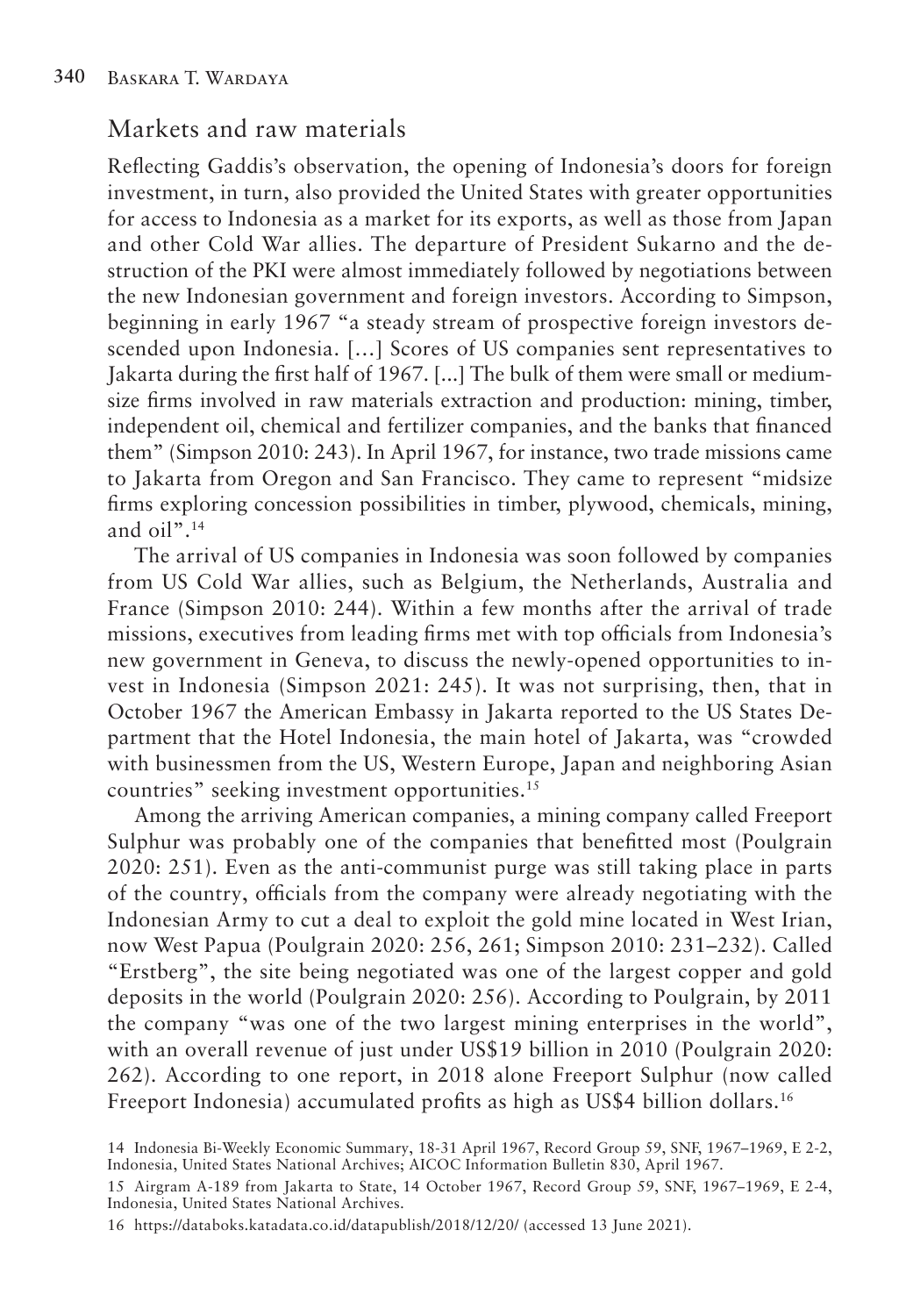The opening of Indonesia to Western nations' markets became public when in April 1967 the Indonesian Ambassador to the United States declared that the new government of Suharto had abandoned the policy of "rigid state control of the economy" pursued by the previous government and was now willing to open itself to market forces. The same ambassador also encouraged the United States and other nations to "cooperate with Indo[nesia] under favorable terms in developing the nation's rich natural resources".17 From that time onward foreign companies competed with each other to gain market share in Indonesia. As reported by the Dutch newspaper *De Volksrant*, a "fierce international competitive struggle for a favorable position in the Indonesian market has broken out".18

Since then, US exports to Indonesia have continued to increase. By 2019, for instance, Indonesia was the United States' 34th largest goods export market, worth US\$7.7 billion. As reported by the US government, US exports to Indonesia include mineral fuels, oilseeds, oleaginous fruits, machinery, wood pulp, food waste, animal feed, soybeans, cotton, wheat, dairy products, distiller grains and services exports such as travel, financial services and intellectual property.19

#### **Impact of US Cold War policies toward Indonesia**

For the United States, the ouster of president Sukarno and the PKI from the Indonesian political scene meant the removal of two major obstacles to the integration of Indonesia into the Western political and economic system (Simpson 2008: 2). The integration was seen as necessary, since the archipelagic nation of Indonesia was not only rich in natural resources, but also the largest nation in Southeast Asia, while strategically located between mainland Asia and Australia. To guarantee that its political and economic regime would not turn again to the "wrong" side, the US and its Cold War allies supported the authoritarian Army-dominated government of President Suharto. During the post-1965 period the support of this government resulted in an obvious reluctance to press the Suharto regime to deal with the 1965 mass killings. Consequently the 1965 Affair left compelling and lasting legacies in Indonesia until today, as for example:

<sup>17</sup> "International Envoy Stresses Nation's Needs, Chances for Private Firms to Aid Development Effort Profitably" (International Commerce, 17 April 1967); "Indonesia Enacts More Measures to Attract New Investors, Bring Back Firms Formerly Active There" (International Commerce, 15 May 1967); "Post-Sukarno Welcome Mat: Indonesia Courts Firms It Earlier Ousted in Bids to Improve Deteriorating Economy" (Wall Street Journal, 18 April 1967).

<sup>18</sup> Airgram 806 from The Hague to State, 26 May 1967, Record Group 59, Central Files, 1967–1969, T7, Indonesia-Netherlands, United States National Archives; Winters 1966: 57.

<sup>19</sup> Official Website of the Office of The United States Trade Representatives, https://ustr.gov/countriesregions/southeast-asia-pacific/indonesia (accessed 10 June 2021).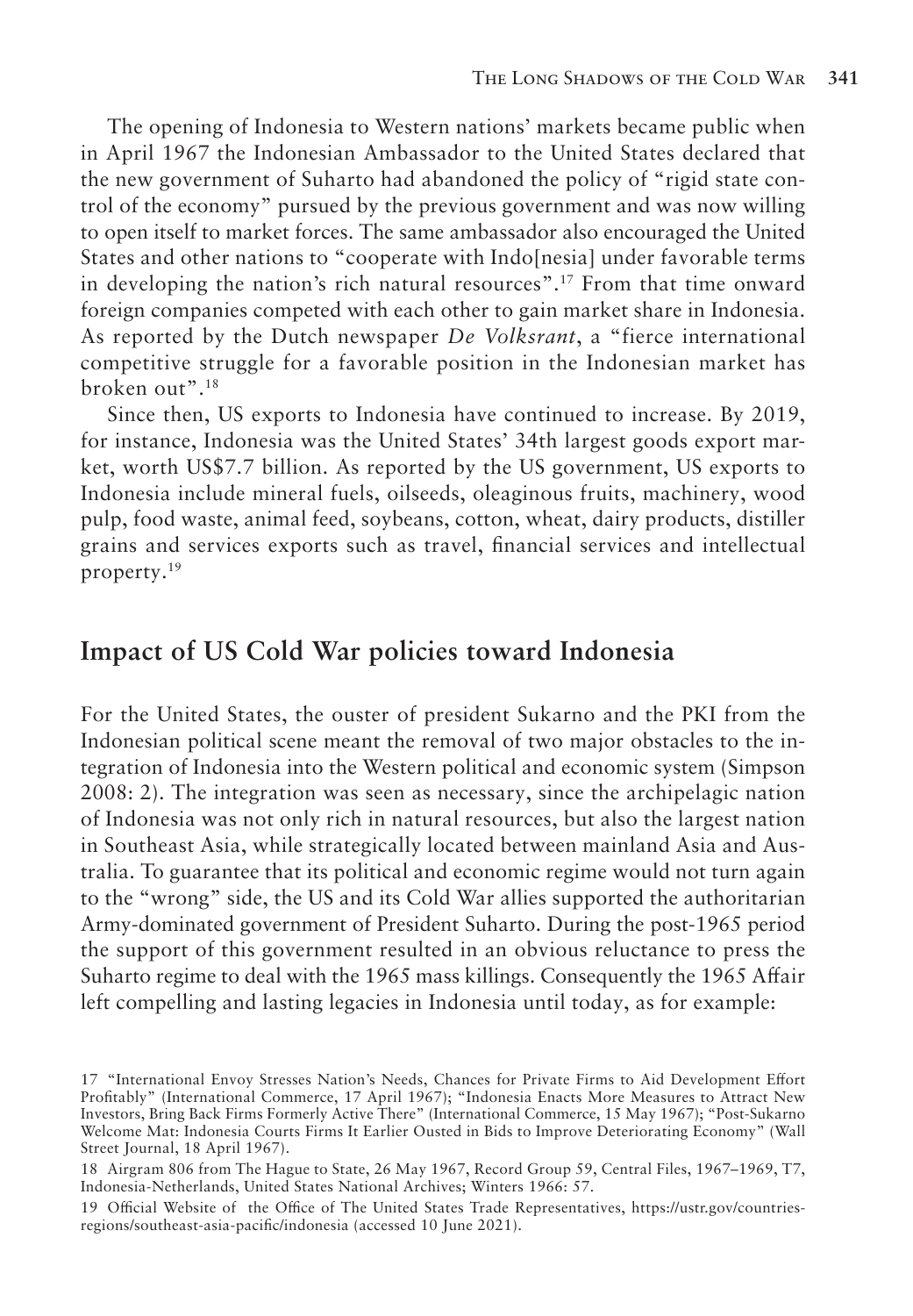1) *A long-ruling undemocratic government*. The "success" of the anti-communist groups in the 1965 purge ushered in President Suharto's government, which was militaristic and authoritarian (Challis 2001). During its three-decade rule (1966–1998), public discussion on issues related to the 1965 massacres was forbidden. People were allowed to discuss the issues only if the discussion was along the lines of the government's narrative of the 1965 events (Bevins 2020). To prevent people from creating their own narratives, the government produced and used a particular narrative of the 1965 Affair resting on two basic assumptions: the PKI was the sole mastermind of the 1 October 1965 incident, and the subsequent massacres of the suspected members of the PKI were thus justified. These two points were needed by the Suharto government to rationalise its rule and to control people's memory of the massacres. From the *de facto*  transfer of power from Sukarno to Suharto in 1966 until the latter's fall in 1998, the government unswervingly exploited the narrative of the 1 October incident and the mass killings of 1965 as a "master narrative", giving rise to policies that warranted the "dominant role of the Indonesian armed forces (TNI) in the nation's life, the circumscription of political parties, Islam, and civil society, and the ruthless suppression of dissent" (Simpson 2008: 2).

Throughout the government's militaristic rule, these policies resulted in unspeakable human rights violations, superficial stability in the name of *pembangunan* ("development"), excessive use of state violence, manipulated general elections and the repression of civil society (Simpson 2010). In the meantime, during the same period many foreign companies invested in extractive mining operations, which over the years seriously harmed the Indonesian environment, such as the gold and copper mining operations in Papua.<sup>20</sup> Likewise, substantial damage was done to Indonesia's tropical rainforest due to similar extractive mining activities in many other parts of the country (Simpson 2008: 258). Even years after Suharto's reign had ended, Indonesia was still haunted by its legacies of widespread corruption, repression of freedom of speech, environmental degradation and the use of religion for political purposes (Simpson 2010: 4).

2) *A culture of denial.* From the early days of its rule, the government of President Suharto persistently denied any concept of truth-telling about the 1965 massacres. It rejected any narrative that was different from the "master narrative" it had created and refused to have an open discourse on the massacres. On the contrary, shortly after taking power, the Suharto government produced narratives that repeated the claim of PKI's central role in the killings of the generals and that served to justify the anti-communist massacres.<sup>21</sup>

Instead of allowing any open discourse about the massacres, the Suharto government relentlessly produced anti-communist propaganda. The propaganda

<sup>20</sup> For the history and politics of the discovery of the gold and copper mines in Papua see Poulgrain 2015.

<sup>21</sup> Among others, the Suharto government published a monograph on a "coup attempt" by the September 30 Movement in Indonesia. See Notosusanto / Saleh (1971).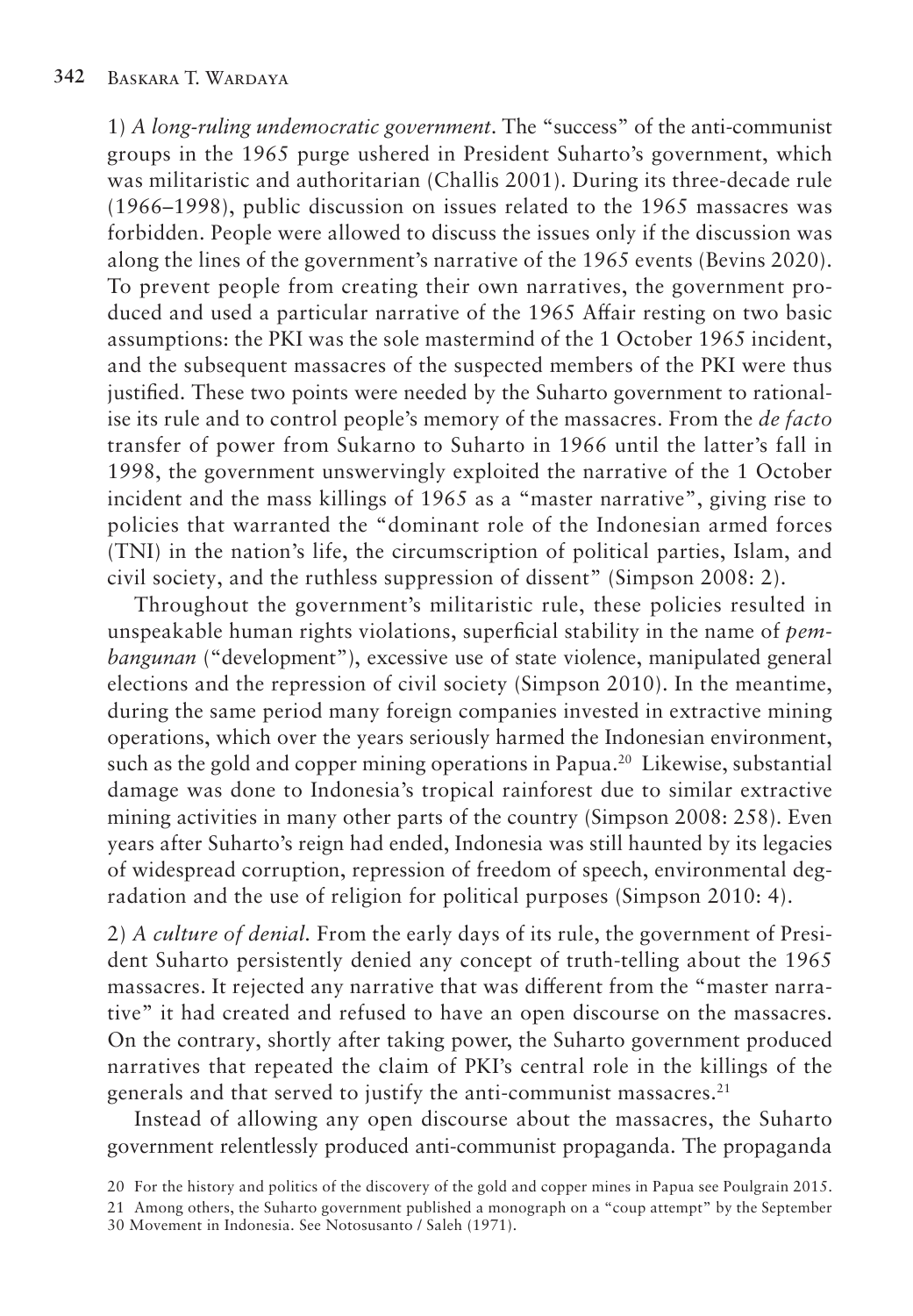was not only directed against the PKI but also against 1965 survivors and their families – or against anyone who entertained leftist ideas (McGregor et al. 2018: 16). With this propaganda the government continuously "warned" the people of the *bahaya laten* ("latent danger") of the PKI and leftist ideas in general. One of the government's aims in creating such a narrative and propaganda was certainly to generate fear among the populace so that it would be easy to control them (Marching 2017: 17–38).

Under Suharto's rule, no one responsible for the massacres was ever held accountable for what they had done. Rather, they were regarded as "heroes", amongst which Suharto was one. Meanwhile, the victims of the massacres were considered to have deserved their punishment because they had participated in a coup against a legitimate government. Not a single effort was made by the Suharto government to deal with the massacres or to open any dialogue with the massacres' survivors (Santoso / van Klinken 2017).

In 1998 the Suharto government fell, but its legacy of denial continued. The narrative on the PKI as the mastermind of the 1 October 1965 killings of the generals remained. Likewise, the propaganda about the PKI as a latent danger did not cease. This remained the case even as no official policy by the government was ever issued to address problems related to the 1965 mass violence, let alone alleviate the sufferings of its survivors. At the same time, propaganda on the importance of preventing the revival of the PKI (*kebangkitan* PKI or PKI *baru*, "new PKI") can be found everywhere, as if the PKI was still in existence. In state schools, students learn about the 1965 Affair only from textbooks that tell solely the government's version of the events. Even today, many official archives on 1965 are heavily guarded by the government (Eickhoff et al. 2017: 455).

In 2004 the Indonesian parliament passed a law on the formation of a truth and reconciliation commission to deal with the events of 1965. But in 2006 the Constitutional Court declared that the law was unconstitutional and repealed it. Since then, efforts to revise and revive the law have been unsuccessful (Hearman 2018: 3, Eickhoff et al. 2017: 455). In 2008 the government assigned the National Commission on Human Rights (*Komnas* HAM) to investigate gross human rights violations during the 1965 Affair. For three years the commission conducted nationwide research and investigation into the events of 1965. When in 2012 the commission submitted an 850-page report, the government simply rejected it (Eickhoff et al. 2017: 455).

3) *Suppression of discourse.* In line with the Suharto government's legacy of denying truth-telling about the events of 1965, succeeding governments also suppressed attempts outside the state's control to discuss topics related to the 1965 tragedy. Any event that the government thought could challenge its official narrative of the 1965 Affair would be attacked by paramilitary groups,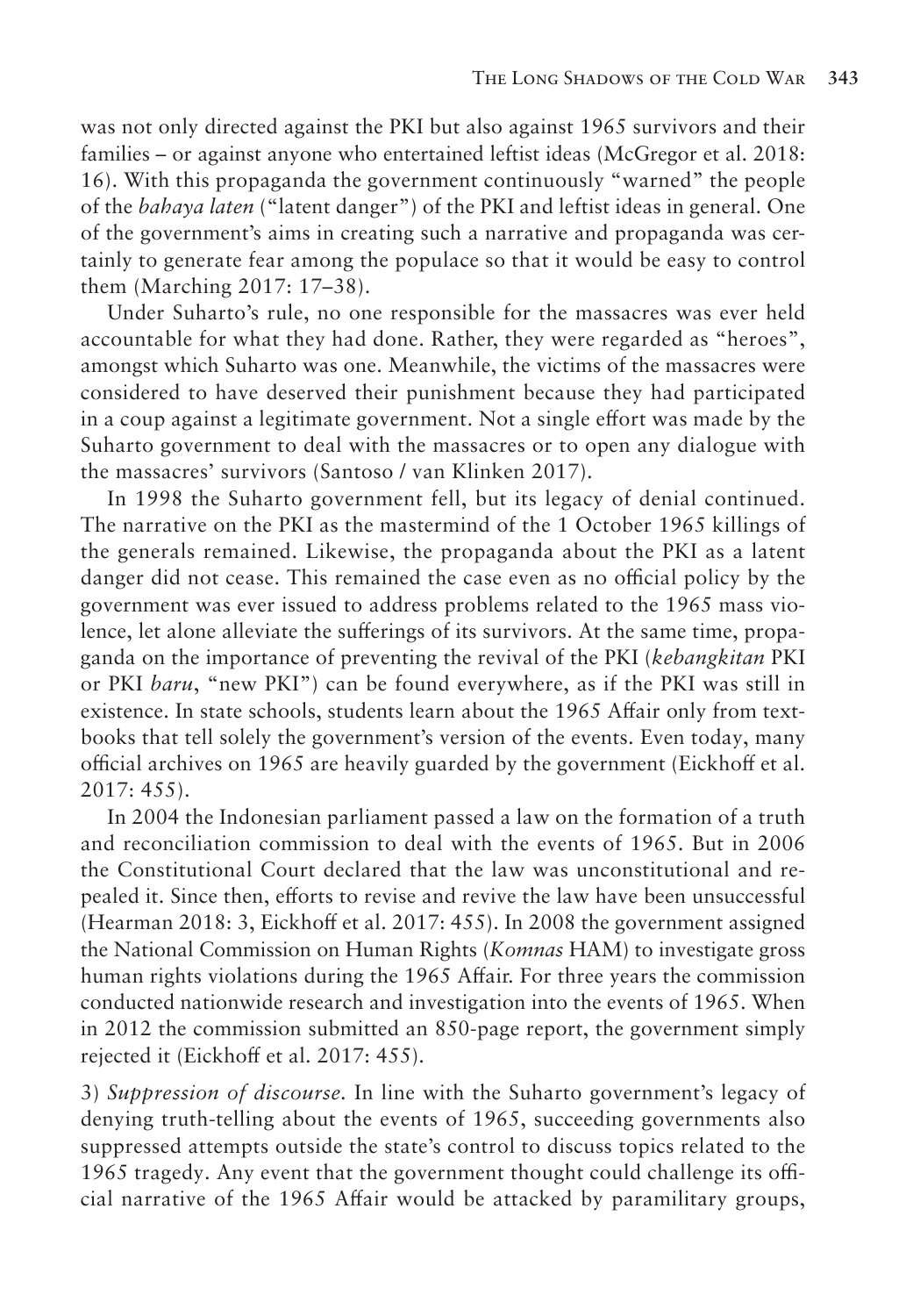often accompanied by the local police. As Eickhoff et al. (2017: 458) put it, "efforts to suppress demands for justice continue actively, both as a matter of public policy and among shadowy civilian groups enjoying military protection".

In September 2017, for instance, a mob of hundreds of people surrounded and attacked a legal aid centre in Jakarta where scholars and 1965 survivors were going to have a public event on the 1965 tragedy. For two days the centre and surrounding area were attacked and seized by the mob, with many aging survivors inside fearing for their lives. The attack ended only after the police intervened and dispersed the mob (Hearman 2018: 3).<sup>22</sup>

When in April 2016 the government sponsored a national symposium on 1965, many people came to join. They were excited about the symposium, thinking of it as a sign that the Indonesian government was finally willing to deal with the issues of 1965. To the excitement of the 1965 survivors and activists, at the end of the event recommendations for resolving the problems from 1965 were declared. But as time went on, the recommendations were never transformed into government policies (Santoso / van Klinken 2017: 594–608).

When Joko Widodo, a former businessman, was elected president in 2014, there were hopes that he was going to take the initiative to address the issues of 1965 and open the discussion. After all, in his presidential campaign, he had been supported by democracy and human rights activists. Born in 1961, he was only four years old when the 1965 massacres took place, and therefore needn't fear being labelled a "communist" even if he chose to help the 1965 survivors. Again, however, the hopes were dashed. In October 2015 Widodo said that he would not apologise to the victims of the 1965 mass violence. Similarly, in June 2017 the president blatantly and almost literally repeated Suharto's expression in suppressing his political opponents when he said: "Show me a PKI member, [and] I'll bash him" (Rizal 2020: 262).

4) *The survivors' suffering.* Today many of the purge's survivors are still traumatised by what they endured during the violence of 1965 and afterward. They still carry with them the stigma of being "traitors" to the nation. Many of them remain afraid to discuss their experiences except to personally trusted persons (Bevins 2020: 253, Marching 2017). In their advanced age, many of the survivors live in abject poverty and are socially marginalised, with very limited access to economic support and health services. Often, family members of 1965 survivors are also afraid to say anything about their family background, as if their parents or grandparents were criminals. As Bevins (2020: 251) describes, in Indonesia being considered a communist "marks you for life as evil, and in many cases, this is seen as something that passes down to your offspring, as if it were genetic deformity".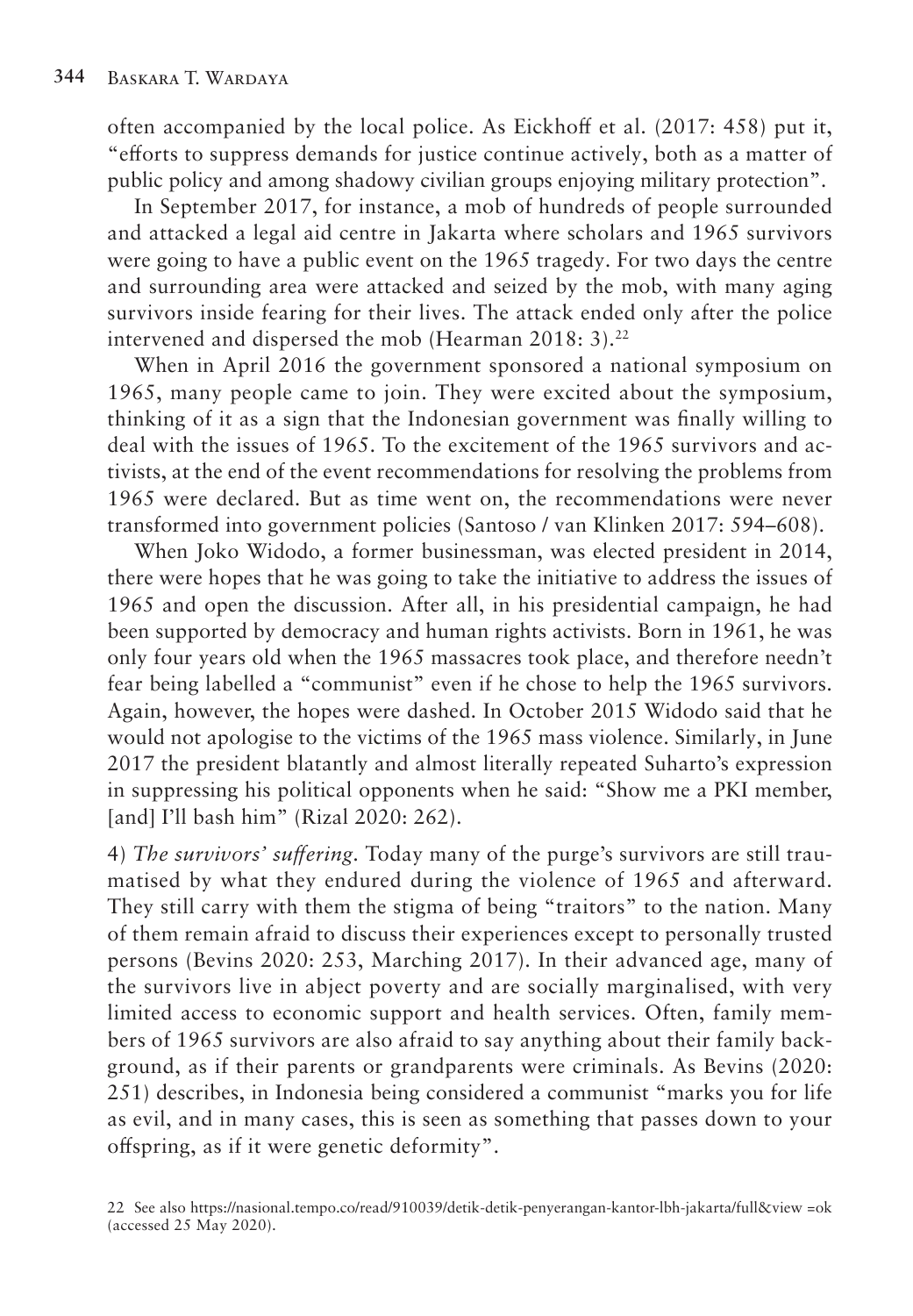Not surprisingly, decades after the former political prisoners were released from prison, they still carry with them the stigma of being "communist" and "traitors to the state". Because of this, they have had to remain watchful (*berjagajaga*) against any undesirable consequences (Roosa et al. 2004: 137). For them, the legacies of the 1965 Affair continue and are still being lived every single day of their lives. Examples of the affairs' survivors who had to carry such stigma can be found in the life stories of former political prisoners such as Magdalena Kastinah (Rahayu / Ismunanto 2018: 45–54), Toegiman Tugiatmojo (Tugiatmojo 2018: 27–29), a man from the Ledhok Ratmakan neighborhood in Yogyakarta (Wardaya 2013: 129–130) or a woman from the village of Prambanan, Yogyakarta (ibid.).

As Subrahmanyam (2010) noted, with the signing of the peace treaty in Paris on 19 November 1990 the Cold War officially ended. In Indonesia, however, the legacies of the Cold War continue to persist, as shown by the observations above. At the time of the writing of this article the Indonesian government continues to refuse to acknowledge (let alone apologise for) the mass killings of the alleged communists as part of the implementation of US Cold War policies in Indonesia. Because of this, the impact of the Cold War continues to haunt Indonesia, while the survivors of the purge continue to suffer.

#### **Summary**

Gaddis observed that the Cold War policies of the United States in Asia were aimed at economic recovery and geopolitical stability, controlling the process, rehabilitating Japan and opening the Southeast Asian market to foreign investors. However, Gaddis did not discuss how these policies were implemented in Indonesia, especially with regard to the 1965 events. The United States' Asian Cold War policies towards Indonesia became very clear in the position that Washington took towards the ouster of President Sukarno and the mass killings of the alleged members of the PKI, as well as in the emergence of the New Order government. The success of the implementation of these policies and the benefits the United States gained from their implementation made Washington unwilling to press the Indonesian government to deal with the impact of the purge. The absent of such pressure, in turn, left the Indonesian government less willing to deal with the consequences. In this context, it has remained almost impossible for the purge's victims and survivors to seek justice and reconciliation on the matter. For them, even decades after the Cold War, its impact continues to burden them.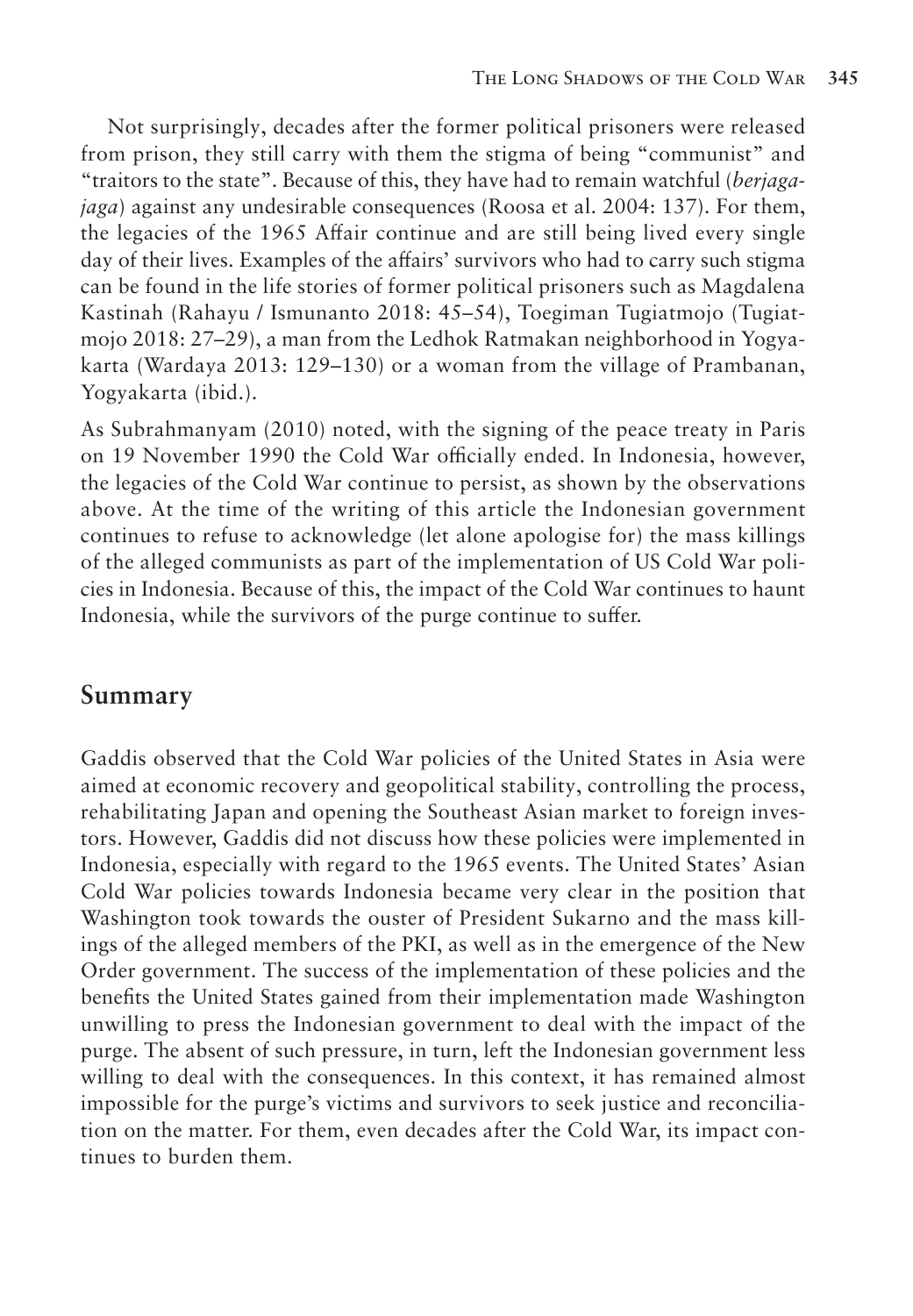## **References**

- Bellamy, Alex J. (2012): *Massacres and Morality: Mass Atrocities in an Age of Civilian Immunity*. Oxford: Oxford University Press.
- Bevin, Vincent (2020): *The Jakarta Method: Washington's Anticommunist Crusade and the Mass Murder Program that Shaped Our World.* New York: Public Affairs.
- Blum, William (2004): *Killing Hope: US Military and CIA Interventions Since World War II.* London: Zed Books.
- Challis, Roland (2001): *Shadow of a Revolution: Suharto and Indonesia.* Gloucestershire: Sutton Publishing.
- Cribb, Robert (1991): *The Indonesian Killings of 1965–1966: Studies from Java and Bali.* Clayton: Center for Southeast Asian Studies.
- Eickhoff, Martijn / van Klinken, Gerry / Robinson, Geoffrey (2017): 1965 Today: Living with the Indonesian Massacres. *Journal of Genocide Research* 19(4), pp. 449–464.
- Gaddis, John Lewis (1997): *We Now Know: Rethinking Cold War History.* Oxford: Oxford University Press.
- Hearman, Vannessa (2018): *Unmarked Graves: Death and Survival in the Anti-Communist. Violence in East Java, Indonesia*. Singapore: NUS Press.
- Hill, David, T. (2014): Indonesian Political Exiles in the USSR. *Critical Asian Studies* 46(4), pp. 621–648.
- Kadane, Kathy (1990): Ex-Agent Say CIA Compiled Death Lists for Indonesians. *San Francisco Examiner,*  20 May.
- Kammen, Douglas / McGregor, Katharine (eds) (2012): *The Contours of Mass Violence in Indonesia, 1965–68.*  Singapore: NUS Press.
- Keefer, Edward C. (2001): *Foreign Relations of the United States. Volume XXVI: Indonesia, Malaysia-Singapore, Philippines.* Washington D. C.: United States Government Printing Office.
- Kolimon, Mery / Wetangterah, Liliya / Campbell-Nelson, Karen (eds) (2015): *Forbidden Memories: Women's Experiences of 1965 in Eastern Indonesia*. Melbourne: Monash University Publishing.
- Kurasawa, Aiko (2015): *Peristiwa 1965: Persepsi dan Sikap Jepang*. Jakarta: Penerbit Kompas.
- Loeb, Susanna / Dynarski, Susan / McFarland, Daniel / Morris, Pamela / Reardon, Sean / Reber, Sarah (2017): *Descriptive Analysis in Education: A Guide for Researchers.* Washington: US Department of Education.
- McGregor, Katharine / Melvin, Jess / Pohlman Annie (2018): *The Indonesian Genocide: Causes, Dynamics and Legacies.* London: Palgrave Macmillan.
- Marching, Soe Tjen (2017): *The End of Silence: Accounts of the 1965 Genocide in Indonesia.* Amsterdam: Amsterdam University Press.
- Melvin, Jess (2018): *The Army and the Indonesian Genocide: Mechanics of Mass Murder.* London: Routledge.
- Notosusanto, Nugroho / Saleh, Ismail (1971): *Tragedi Nasional Percobaan KUP G 30 S/PKI di Indonesia.*  Jakarta: Intermasa.
- Poulgrain, Greg (2015): *The Incubus of Intervention: Conflicting Strategies of John F. Kennedy and Allen Dulles.* Selangor: Strategic Information and Research Development Center.
- Poulgrain, Greg (2020): *JFK Vs. Allen Dulles: Battleground Indonesia*. New York: Skyhorse Publishing.
- Rahayu, Didik Dyah Suci / Kelik Ismunanto (eds) (2018): *Panah Srikandi*. Surakarta: Sekber '65.
- Rizal, J. J. (2020): Review of Hadi, Kuncoro et al.: Catatan Hari Per Hari G30S Sebelum Hingga Setelahnya (1963–1971). *Archipel* 99(May), pp. 261–264.
- Robinson, Geoffrey (2018): *The Killing Season: History of the Indonesian Massacres, 1965-66.* Princeton: Princeton University Press.
- Roosa, John, (2006): *A Pretext for Mass Murder: The September 30th Movement and Suharto's Coup d'Etat in Indonesia.* Madison: University of Wisconsin Press.
- Roosa, John (2013): "Framing the Killings, Framing Up the Communists". In: Bernd Schaefer / Baskara T. Wardaya (eds) (2013): *1965: Indonesia and the World. Indonesia dan Dunia*. Jakarta: Gramedia, pp. 21–42.